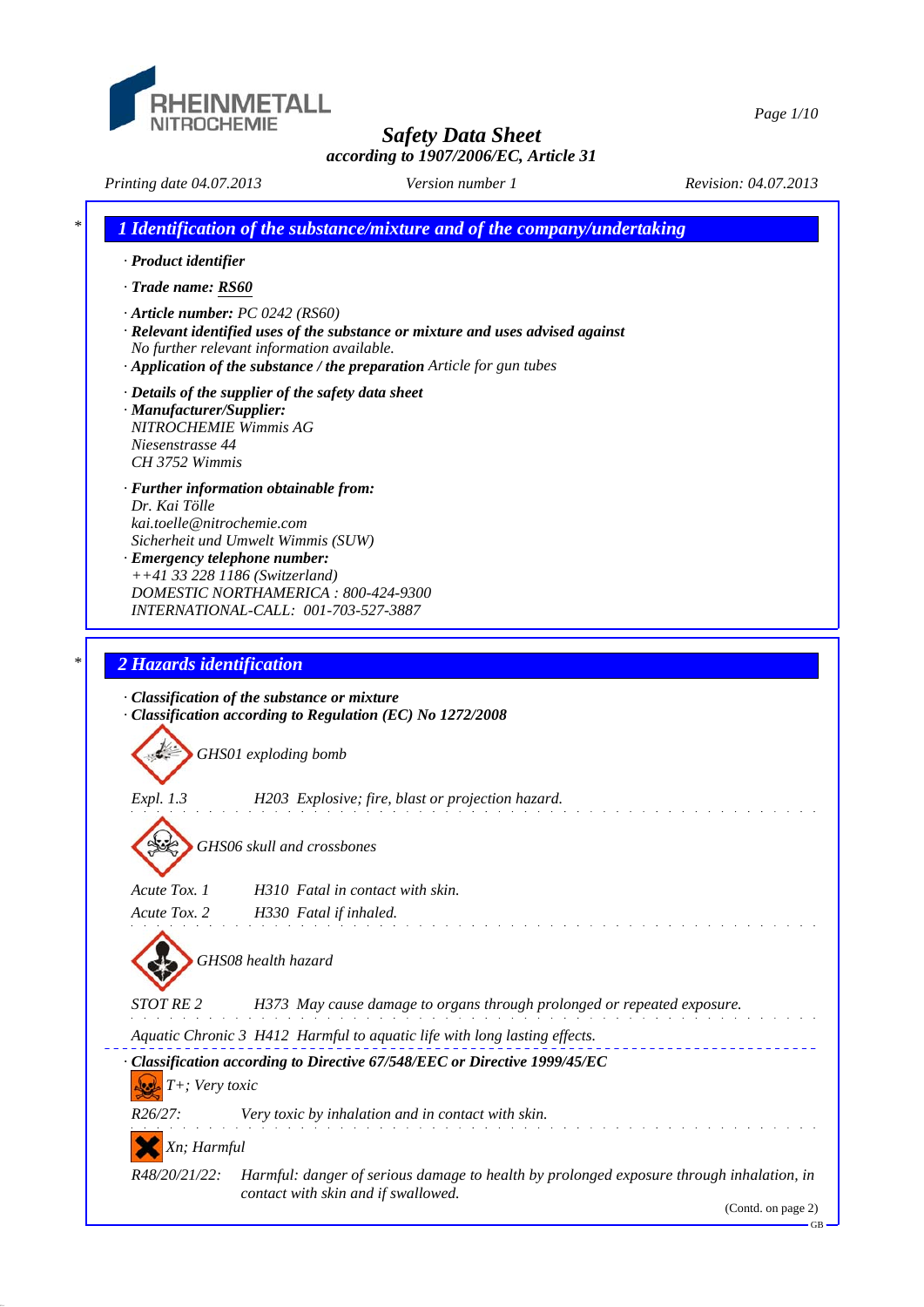

*Page 2/10*

*Safety Data Sheet according to 1907/2006/EC, Article 31*

*Printing date 04.07.2013 Revision: 04.07.2013 Version number 1*

|                                                                       | (Contd. of page 1)                                                                                                                                                                                                                                                                                                                                               |
|-----------------------------------------------------------------------|------------------------------------------------------------------------------------------------------------------------------------------------------------------------------------------------------------------------------------------------------------------------------------------------------------------------------------------------------------------|
|                                                                       | E; Explosive                                                                                                                                                                                                                                                                                                                                                     |
| R2:                                                                   | Risk of explosion by shock, friction, fire or other sources of ignition.                                                                                                                                                                                                                                                                                         |
| R52/53:                                                               | Harmful to aquatic organisms, may cause long-term adverse effects in the aquatic<br>environment.                                                                                                                                                                                                                                                                 |
| · Classification system:                                              | · Information concerning particular hazards for human and environment:<br>The product has to be labelled due to the calculation procedure of the "General Classification guideline for<br>preparations of the EU" in the latest valid version.<br>The classification is according to the latest editions of the EU-lists, and extended by company and literature |
| data.                                                                 |                                                                                                                                                                                                                                                                                                                                                                  |
| · Label elements                                                      |                                                                                                                                                                                                                                                                                                                                                                  |
|                                                                       | · Labelling according to EU guidelines:                                                                                                                                                                                                                                                                                                                          |
| Materials.                                                            | Observe the general safety regulations when handling chemicals.<br>The product has been classified and marked in accordance with EU Directives / Ordinance on Hazardous                                                                                                                                                                                          |
| T+ Very toxic<br>Explosive<br>E                                       | · Code letter and hazard designation of product:                                                                                                                                                                                                                                                                                                                 |
| glycerol trinitrate                                                   | · Hazard-determining components of labelling:                                                                                                                                                                                                                                                                                                                    |
| · Risk phrases:                                                       |                                                                                                                                                                                                                                                                                                                                                                  |
| 2<br>26/27                                                            | Risk of explosion by shock, friction, fire or other sources of ignition.                                                                                                                                                                                                                                                                                         |
|                                                                       | Very toxic by inhalation and in contact with skin.<br>48/20/21/22 Harmful: danger of serious damage to health by prolonged exposure through inhalation, in<br>contact with skin and if swallowed.                                                                                                                                                                |
| 52/53                                                                 | Harmful to aquatic organisms, may cause long-term adverse effects in the aquatic environment.                                                                                                                                                                                                                                                                    |
| · Safety phrases:                                                     | 27/28 After contact with skin, take off immediately all contaminated clothing, and wash immediately with<br>plenty of water.                                                                                                                                                                                                                                     |
| 45<br>possible).                                                      | 36/37 Wear suitable protective clothing and gloves.<br>In case of accident or if you feel unwell, seek medical advice immediately (show the label where                                                                                                                                                                                                          |
| 61<br>$\cdot$ Other hazards                                           | Avoid release to the environment. Refer to special instructions/safety data sheets.                                                                                                                                                                                                                                                                              |
|                                                                       | · Results of PBT and vPvB assessment                                                                                                                                                                                                                                                                                                                             |
|                                                                       |                                                                                                                                                                                                                                                                                                                                                                  |
| $\cdot$ <b>PBT:</b> Not applicable.<br>$\cdot v$ PvB: Not applicable. |                                                                                                                                                                                                                                                                                                                                                                  |

*· Chemical characterization: Mixtures*

*· Description: Mixture of substances listed below with nonhazardous additions.*

(Contd. on page 3) GB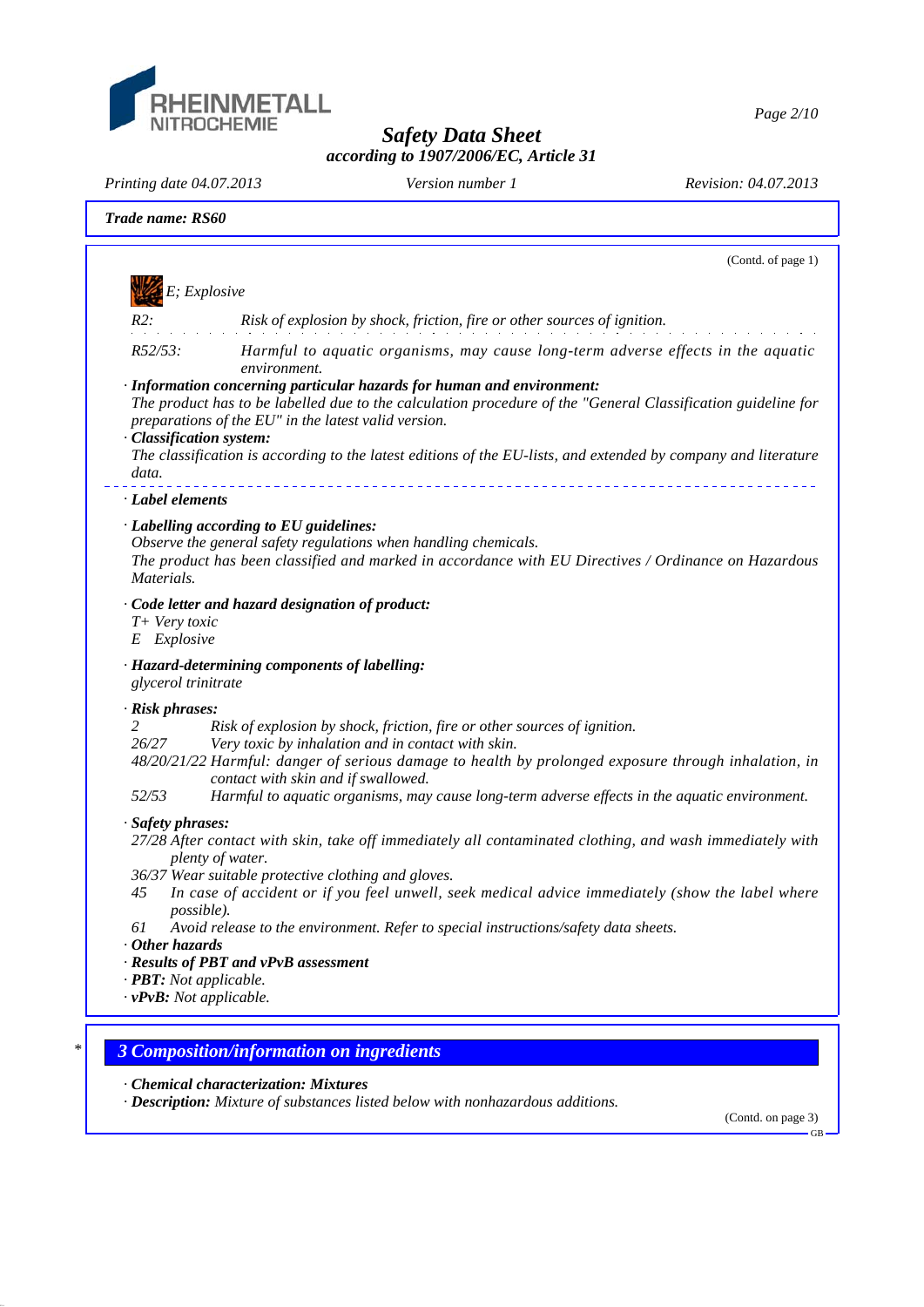

*Page 3/10*

## *Safety Data Sheet according to 1907/2006/EC, Article 31*

*Printing date 04.07.2013 Revision: 04.07.2013 Version number 1*

### *Trade name: RS60*

| (Contd. of page 2)                                                                                                                                                                                                                                                                              |     |
|-------------------------------------------------------------------------------------------------------------------------------------------------------------------------------------------------------------------------------------------------------------------------------------------------|-----|
| · Dangerous components:                                                                                                                                                                                                                                                                         |     |
| $CAS: 9004-70-0$<br><i>Nitrocellulose</i><br>$E$ R1-3<br>$\Leftrightarrow$ Unst. Expl., H200                                                                                                                                                                                                    | 82% |
| glycerol trinitrate<br>$CAS: 55-63-0$<br>EINECS: 200-240-8 $T + R26/27/28$ ; ER3; $\frac{1}{27}$ N R51/53<br>R33<br><i>Dinst. Expl., H200; <math>\otimes</math> Acute Tox. 2, H300; Acute Tox. 1, H310; Acute Tox.</i><br>2, H330; $\otimes$ STOT RE 2, H373; $\otimes$ Aquatic Chronic 2, H411 | 16% |

*· Additional information: For the wording of the listed risk phrases refer to section 16.*

### *\* 4 First aid measures*

*· Description of first aid measures*

*· General information:*

*Personal protection for the First Aider.*

*Take affected persons out of danger area and lay down.*

*Immediately remove any clothing soiled by the product.*

*Remove breathing equipment only after contaminated clothing have been completely removed.*

*In case of irregular breathing or respiratory arrest provide artificial respiration.*

*· After inhalation:*

*Supply fresh air or oxygen; call for doctor.*

*In case of unconsciousness place patient stably in side position for transportation.*

- *· After skin contact: Immediately wash with water and soap and rinse thoroughly.*
- *· After eye contact: Rinse opened eye for several minutes under running water. Then consult a doctor.*
- *· After swallowing: If symptoms persist consult doctor.*
- *· Information for doctor:*
- *· Most important symptoms and effects, both acute and delayed Headache*
- *· Indication of any immediate medical attention and special treatment needed*

*No further relevant information available.*

# *\* 5 Firefighting measures*

- *· Extinguishing media*
- *· Suitable extinguishing agents:*

*Water spray*

*Water*

- *· For safety reasons unsuitable extinguishing agents:*
- *Extinguishing powder*

*Carbon dioxide*

*Sand*

*Foam*

*· Special hazards arising from the substance or mixture No further relevant information available.*

- *· Advice for firefighters*
- *· Protective equipment:*
- *Wear self-contained respiratory protective device.*

*Mouth respiratory protective device.*

GB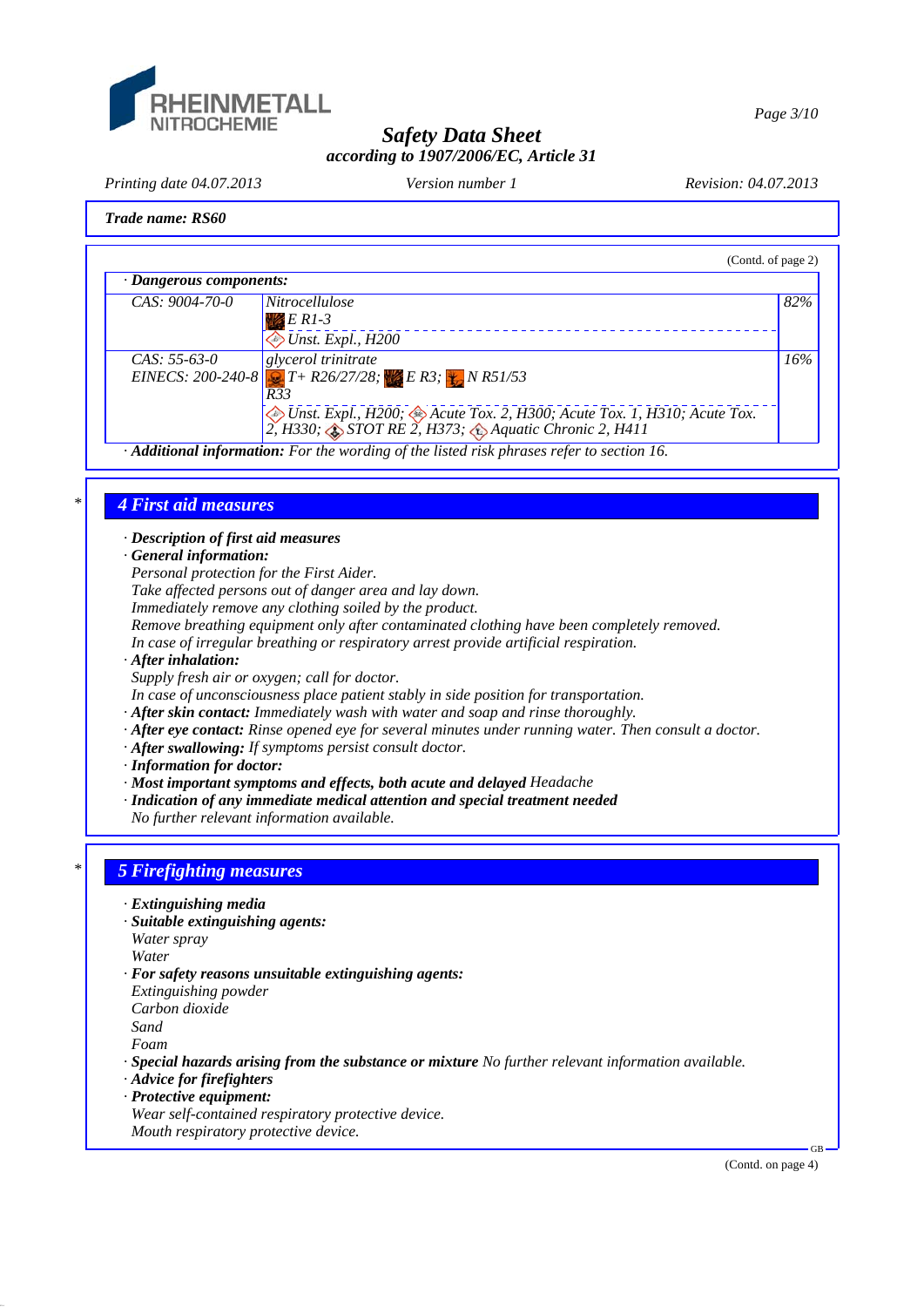

*Printing date 04.07.2013 Revision: 04.07.2013 Version number 1*

*Trade name: RS60*

(Contd. of page 3)

## *\* 6 Accidental release measures*

- *· Personal precautions, protective equipment and emergency procedures Remove persons from danger area.*
- *· Environmental precautions:*
- *Inform respective authorities in case of seepage into water course or sewage system.*
- *Do not allow to enter sewers/ surface or ground water.*
- *· Methods and material for containment and cleaning up: Dispose contaminated material as waste according to item 13. Ensure adequate ventilation.*
- *· Reference to other sections*
- *See Section 7 for information on safe handling.*
- *See Section 8 for information on personal protection equipment.*
- *See Section 13 for disposal information.*

## *\* 7 Handling and storage*

#### *· Handling:*

- *· Precautions for safe handling Thorough dedusting. Ensure good ventilation/exhaustion at the workplace. Open and handle receptacle with care. · Information about fire - and explosion protection: Keep ignition sources away - Do not smoke. Protect from heat. Prevent impact and friction. Keep respiratory protective device available. · Conditions for safe storage, including any incompatibilities · Storage:*
- *· Requirements to be met by storerooms and receptacles: storage facility for explosives*
- *· Information about storage in one common storage facility: only storage facility for explosives*
- *pay attention to the compatibility group*
- *· Further information about storage conditions:*
- *Keep container tightly sealed.*
- *Protect from heat and direct sunlight.*
- *· Storage class: 1*
- *· Specific end use(s) No further relevant information available.*

## *\* 8 Exposure controls/personal protection*

*· Additional information about design of technical facilities: No further data; see item 7.*

*· Control parameters*

*· Ingredients with limit values that require monitoring at the workplace:*

*The product does not contain any relevant quantities of materials with critical values that have to be monitored at the workplace.*

(Contd. on page 5)

GB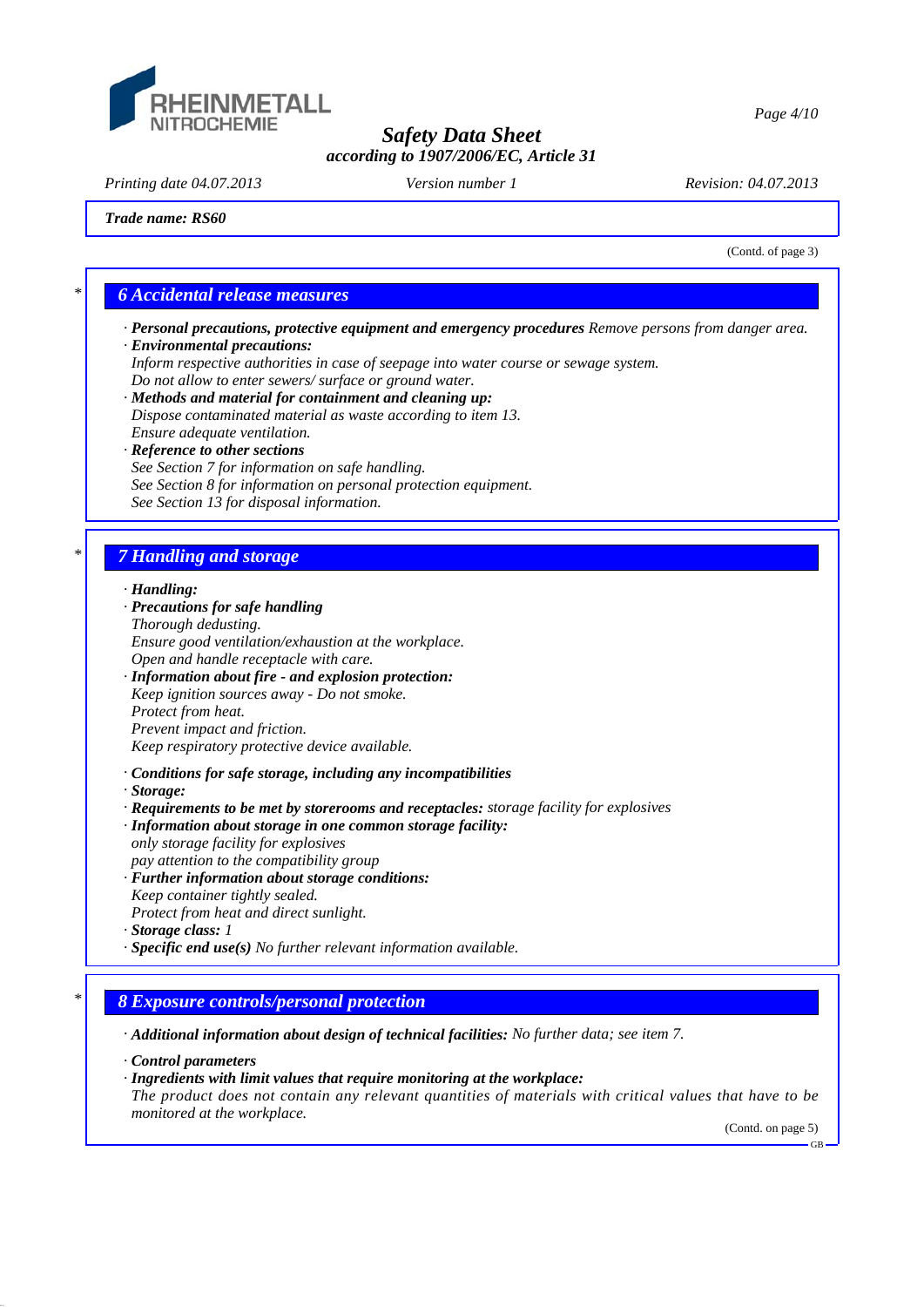

*Page 5/10*

## *Safety Data Sheet according to 1907/2006/EC, Article 31*

*Printing date 04.07.2013 Revision: 04.07.2013 Version number 1*

### *Trade name: RS60*

|              | (Contd. of page 4)                                                                                                                                                                                                         |
|--------------|----------------------------------------------------------------------------------------------------------------------------------------------------------------------------------------------------------------------------|
|              | · Ingredients with biological limit values:                                                                                                                                                                                |
|              | 55-63-0 glycerol trinitrate                                                                                                                                                                                                |
|              | $BMGV$ 15 $\mu$ mol/mol creatinine                                                                                                                                                                                         |
|              | Medium: urine                                                                                                                                                                                                              |
|              | Sampling time: at the end of the period of exposure                                                                                                                                                                        |
|              | Parameter: total nitroglycols                                                                                                                                                                                              |
|              | · Additional information: The lists valid during the making were used as basis.                                                                                                                                            |
|              | · Exposure controls                                                                                                                                                                                                        |
|              | · Personal protective equipment:                                                                                                                                                                                           |
|              | · General protective and hygienic measures:                                                                                                                                                                                |
|              | Keep away from foodstuffs, beverages and feed.                                                                                                                                                                             |
|              | Immediately remove all soiled and contaminated clothing                                                                                                                                                                    |
|              | Wash hands before breaks and at the end of work.                                                                                                                                                                           |
|              | Store protective clothing separately.                                                                                                                                                                                      |
|              | Avoid contact with the eyes and skin.                                                                                                                                                                                      |
|              | <b>Standarts of Personal Protective Equipment</b>                                                                                                                                                                          |
|              | Respiratory protection EN 136, 140, 149                                                                                                                                                                                    |
|              | Eye protection EN 166                                                                                                                                                                                                      |
|              | Body protection EN 340, 463, 468, 943-1, 943-2                                                                                                                                                                             |
|              | Protection of hands EN 374                                                                                                                                                                                                 |
|              | Safety shoes EN-ISO 20345                                                                                                                                                                                                  |
|              | · Respiratory protection:                                                                                                                                                                                                  |
|              | Not necessary if room is well-ventilated.                                                                                                                                                                                  |
|              | In case of brief exposure or low pollution use respiratory filter device. In case of intensive or longer exposure                                                                                                          |
|              | use self-contained respiratory protective device.                                                                                                                                                                          |
|              | · Protection of hands:                                                                                                                                                                                                     |
|              |                                                                                                                                                                                                                            |
|              | Protective gloves                                                                                                                                                                                                          |
|              |                                                                                                                                                                                                                            |
|              | The glove material has to be impermeable and resistant to the product/the substance/the preparation.                                                                                                                       |
|              | Selection of the glove material on consideration of the penetration times, rates of diffusion and the                                                                                                                      |
| degradation  |                                                                                                                                                                                                                            |
|              | · Material of gloves                                                                                                                                                                                                       |
| <b>Nomex</b> |                                                                                                                                                                                                                            |
|              | Butyl rubber, BR                                                                                                                                                                                                           |
|              | Nitrile rubber, NBR                                                                                                                                                                                                        |
|              | The selection of the suitable gloves does not only depend on the material, but also on further marks of quality                                                                                                            |
|              | and varies from manufacturer to manufacturer. As the product is a preparation of several substances, the<br>resistance of the glove material can not be calculated in advance and has therefore to be checked prior to the |

*application.*

*· Penetration time of glove material*

*The exact break trough time has to be found out by the manufacturer of the protective gloves and has to be observed.*

*· For the permanent contact gloves made of the following materials are suitable:*

*antistatic gloves (Nomex) over disposable gloves (nitrile or butylrubber)*

*· For the permanent contact of a maximum of 15 minutes gloves made of the following materials are suitable:*

*Nitrile rubber, NBR*

*· As protection from splashes gloves made of the following materials are suitable: Nitrile rubber, NBR*

<sup>(</sup>Contd. on page 6)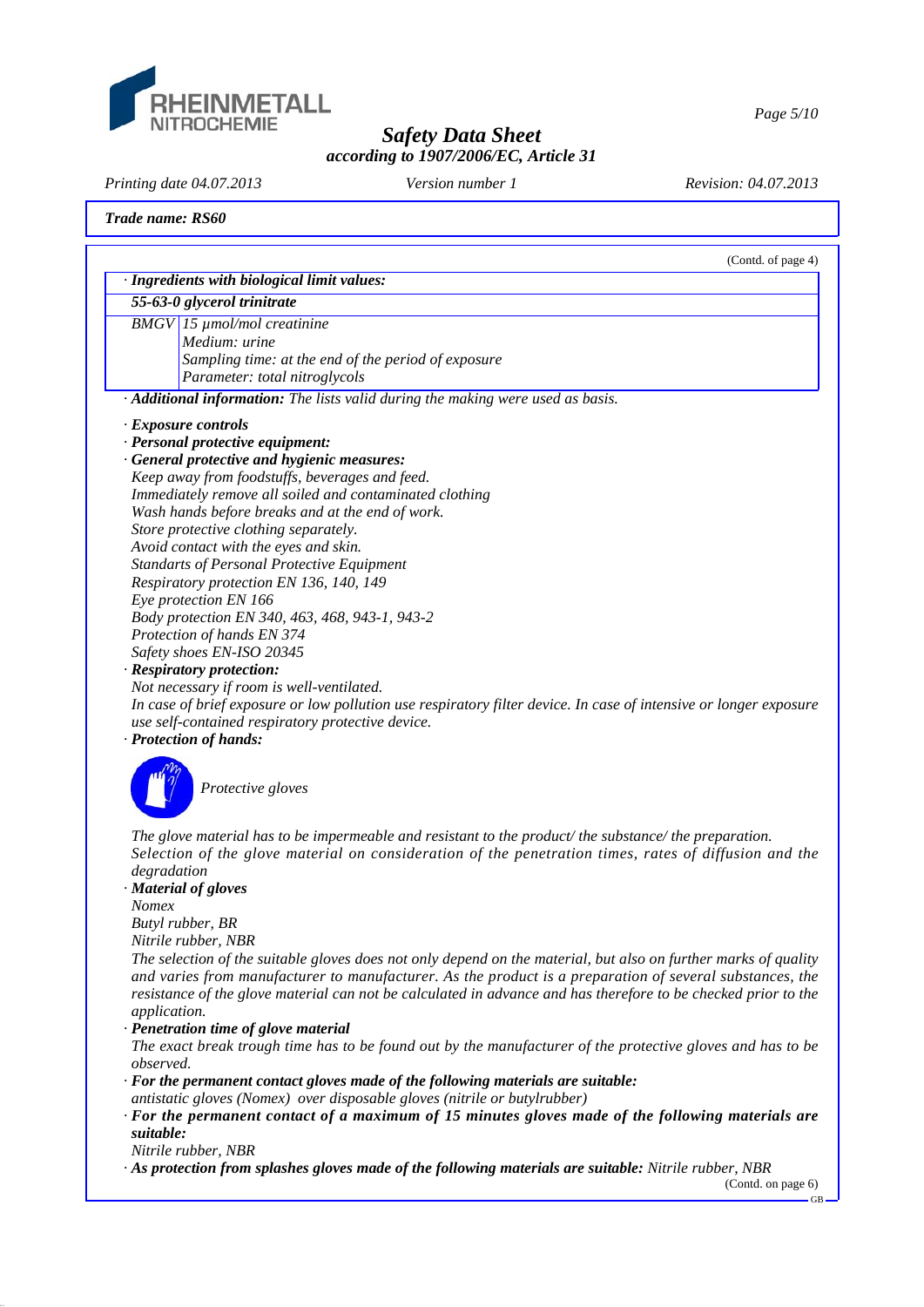

*Printing date 04.07.2013 Revision: 04.07.2013 Version number 1*

(Contd. of page 5)

*Trade name: RS60*

*· Eye protection: Safety glasses*

*· Body protection: use antistatic protective work clothing*

# *\* 9 Physical and chemical properties*

| · Information on basic physical and chemical properties<br>· General Information |                                                                                          |  |  |  |  |
|----------------------------------------------------------------------------------|------------------------------------------------------------------------------------------|--|--|--|--|
| $\cdot$ Appearance:                                                              |                                                                                          |  |  |  |  |
| Form:                                                                            | Solid                                                                                    |  |  |  |  |
| Colour:                                                                          | According to product specification                                                       |  |  |  |  |
| $\cdot$ Odour:                                                                   | Characteristic                                                                           |  |  |  |  |
| $\cdot$ Change in condition                                                      |                                                                                          |  |  |  |  |
| <b>Melting point/Melting range:</b>                                              |                                                                                          |  |  |  |  |
| $\cdot$ Flash point:                                                             |                                                                                          |  |  |  |  |
| $\cdot$ Ignition temperature:                                                    | ca. 170 $\degree$ C                                                                      |  |  |  |  |
| · Self-igniting:                                                                 | Product is not selfigniting.                                                             |  |  |  |  |
| · Danger of explosion:                                                           | sensitive to detonation blast (detonator) - Explosive with or<br>without conact with air |  |  |  |  |
|                                                                                  | Risk of explosion by shock, friction, fire or other sources of                           |  |  |  |  |
| <i>ignition.</i><br>$\cdot$ Minimum ignition temperature of a dust cloud 170 °C  |                                                                                          |  |  |  |  |
| $\cdot$ Density:                                                                 | Not determined.                                                                          |  |  |  |  |
|                                                                                  | S.PLB                                                                                    |  |  |  |  |
| $\cdot$ Other information                                                        | No further relevant information available.                                               |  |  |  |  |

## *\* 10 Stability and reactivity*

*· Reactivity*

*· Chemical stability*

- *· Thermal decomposition / conditions to be avoided: No decomposition if used according to specifications.*
- *· Possibility of hazardous reactions Reacts with acids, alkalis and oxidizing agents.*
- *· Conditions to avoid No further relevant information available.*
- *· Incompatible materials:*
- *acid*
- *Oxidiser*
- *· Hazardous decomposition products: Nitrogen oxides*

# *11 Toxicological information*

*· Information on toxicological effects*

*· Acute toxicity:*

*· LD/LC50 values relevant for classification:*

*55-63-0 glycerol trinitrate*

*Oral LD50 525 mg/kg (rat)*

(Contd. on page 7)

GB

*Page 6/10*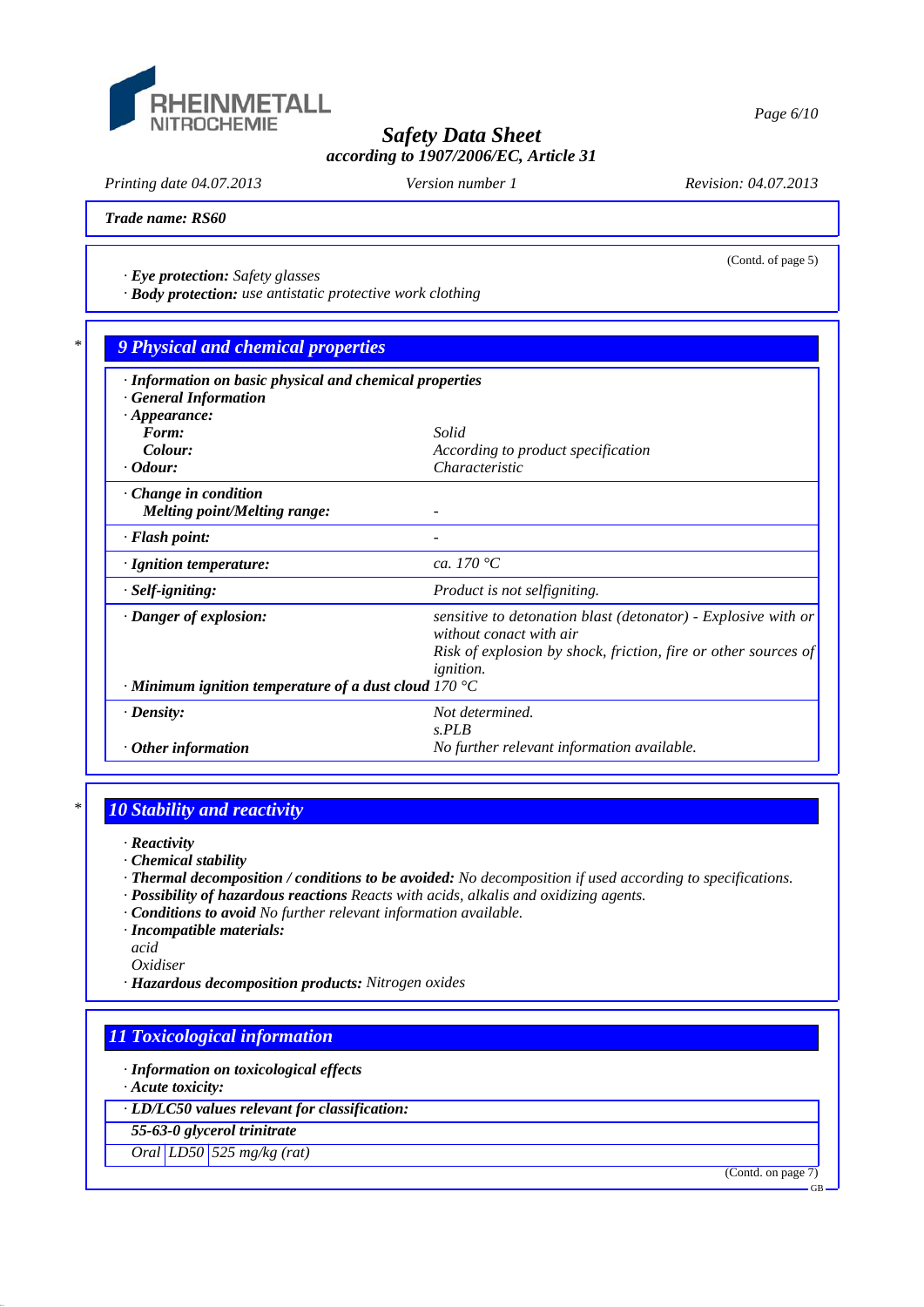

*Printing date 04.07.2013 Revision: 04.07.2013 Version number 1*

(Contd. of page 6)

#### *Trade name: RS60*

*· Primary irritant effect:*

*· on the skin: No irritant effect.*

*· on the eye: No irritating effect.*

*· Sensitization: No sensitizing effects known.*

*· Additional toxicological information:*

*The product shows the following dangers according to the calculation method of the General EU Classification Guidelines for Preparations as issued in the latest version: Very toxic*

*Danger through skin adsorption.*

# *12 Ecological information*

### *· Toxicity*

*· Aquatic toxicity:*

*55-63-0 glycerol trinitrate*

*LC50 1.28 mg/l (Fisch (L.macrochirus))*

*· Persistence and degradability No further relevant information available.*

- *· Behaviour in environmental systems:*
- *· Bioaccumulative potential No further relevant information available.*
- *· Mobility in soil No further relevant information available.*
- *· Ecotoxical effects:*
- *· Remark: Harmful to fish*
- *· Additional ecological information:*
- *· General notes:*

*Water hazard class 3 (German Regulation) (Self-assessment): extremely hazardous for water Do not allow product to reach ground water, water course or sewage system, even in small quantities. Danger to drinking water if even extremely small quantities leak into the ground.*

*Harmful to aquatic organisms*

- *· Results of PBT and vPvB assessment*
- *· PBT: Not applicable.*
- *· vPvB: Not applicable.*
- *· Other adverse effects No further relevant information available.*

### *\* 13 Disposal considerations*

*· Waste treatment methods*

*· Recommendation*

- *Must not be disposed together with household garbage. Do not allow product to reach sewage system.*
- *· European waste catalogue 160403*

*· Uncleaned packaging:*

*· Recommendation: Disposal must be made according to official regulations.*

# *\* 14 Transport information*

*· UN-Number*

*· ADR, IMDG, IATA UN0161*

(Contd. on page 8)

GB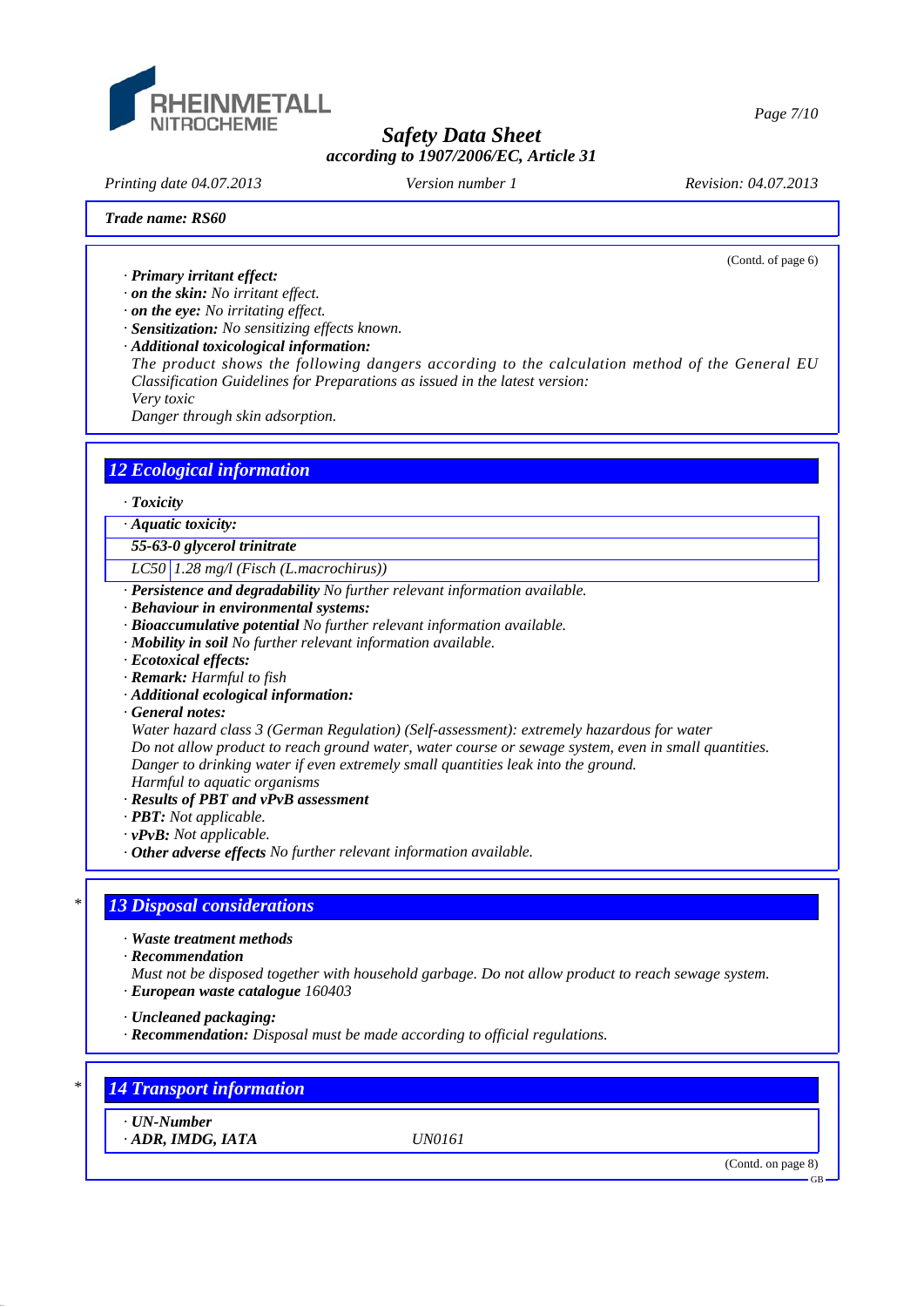

*Page 8/10*

## *Safety Data Sheet according to 1907/2006/EC, Article 31*

*Printing date 04.07.2013 Revision: 04.07.2013 Version number 1*

*Trade name: RS60*

|                                                                                     | (Contd. of page 7)                           |
|-------------------------------------------------------------------------------------|----------------------------------------------|
| · UN proper shipping name<br>$-ADR$<br>· IMDG, IATA                                 | 0161 TREIBLADUNGSPULVER<br>POWDER, SMOKELESS |
| · Transport hazard class(es)                                                        |                                              |
| $\cdot$ ADR                                                                         |                                              |
|                                                                                     |                                              |
| · Class                                                                             | $1(1.3C)$ Explosive substances and articles. |
| $\cdot$ Label                                                                       | 1.3C                                         |
| $\cdot$ IMDG                                                                        |                                              |
|                                                                                     |                                              |
| $-Label$                                                                            | 1.3C                                         |
| $\cdot$ IATA                                                                        |                                              |
|                                                                                     |                                              |
| · Class                                                                             | 0481                                         |
| $\cdot$ Label                                                                       | 1.3C                                         |
| · Packing group<br>· ADR, IMDG, IATA                                                | $I\!I$                                       |
| · Environmental hazards:                                                            |                                              |
| · Marine pollutant:                                                                 | N <sub>o</sub>                               |
| · Special precautions for user                                                      | Warning: Explosive substances and articles.  |
| · EMS Number:                                                                       | $F-B,S-Y$                                    |
| · Transport in bulk according to Annex II of<br><b>MARPOL73/78 and the IBC Code</b> | Not applicable.                              |
| · Transport/Additional information:                                                 |                                              |
|                                                                                     |                                              |
| $\cdot$ ADR<br>· Tunnel restriction code                                            | C5000D                                       |

# *\* 15 Regulatory information*

*· Safety, health and environmental regulations/legislation specific for the substance or mixture*

*· Labelling according to EU guidelines:*

*Observe the general safety regulations when handling chemicals.*

(Contd. on page 9)

GB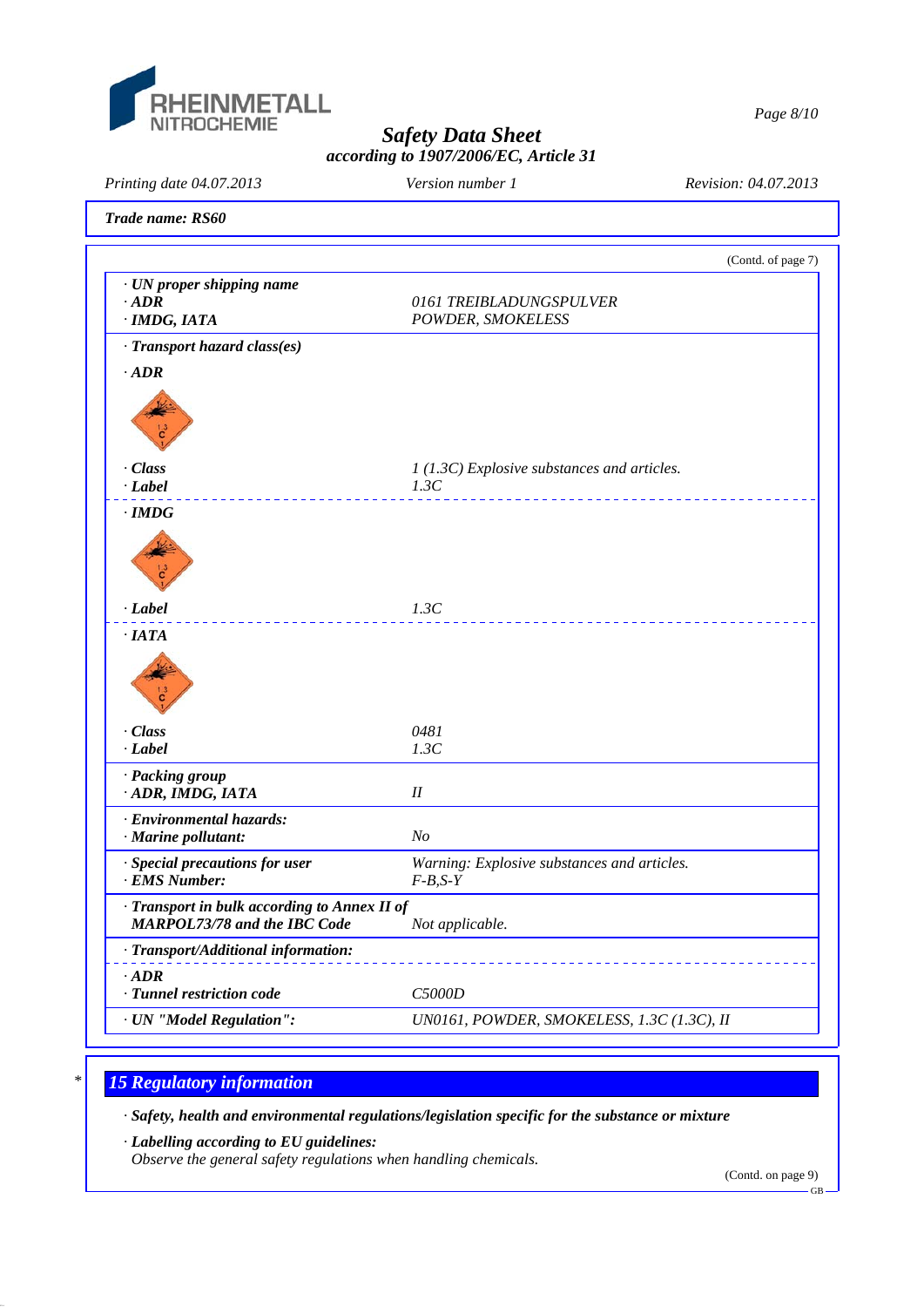

*Page 9/10*

### *Safety Data Sheet according to 1907/2006/EC, Article 31*

*Printing date 04.07.2013 Revision: 04.07.2013 Version number 1*

*Trade name: RS60*

(Contd. of page 8) *The product has been classified and marked in accordance with EU Directives / Ordinance on Hazardous Materials.*

- *· Code letter and hazard designation of product:*
- *T+ Very toxic*
- *E Explosive*

#### *· Hazard-determining components of labelling: glycerol trinitrate*

#### *· Risk phrases:*

*2 Risk of explosion by shock, friction, fire or other sources of ignition.*

*26/27 Very toxic by inhalation and in contact with skin.*

- *48/20/21/22 Harmful: danger of serious damage to health by prolonged exposure through inhalation, in contact with skin and if swallowed.*
- *52/53 Harmful to aquatic organisms, may cause long-term adverse effects in the aquatic environment.*

### *· Safety phrases:*

- *27/28 After contact with skin, take off immediately all contaminated clothing, and wash immediately with plenty of water.*
- *36/37 Wear suitable protective clothing and gloves.*
- *45 In case of accident or if you feel unwell, seek medical advice immediately (show the label where possible).*
- *61 Avoid release to the environment. Refer to special instructions/safety data sheets.*

### *· National regulations:*

| Class Share in % |  |
|------------------|--|
| 16.4             |  |

*· Chemical safety assessment: A Chemical Safety Assessment has not been carried out.*

## *16 Other information*

*This information is based on our present knowledge. However, this shall not constitute a guarantee for any specific product features and shall not establish a legally valid contractual relationship.*

.<br>De la carta de la carta de la carta

### *· Relevant phrases*

- *H200 Unstable explosives.*
- *H300 Fatal if swallowed.*
- *H310 Fatal in contact with skin.*
- *H330 Fatal if inhaled.*
- *H373 May cause damage to organs through prolonged or repeated exposure.*
- *H411 Toxic to aquatic life with long lasting effects.*
- *R1 Explosive when dry.*
- *R26/27/28 Very toxic by inhalation, in contact with skin and if swallowed.*
- *R3 Extreme risk of explosion by shock, friction, fire or other sources of ignition.*
- *R33 Danger of cumulative effects.*

*R51/53 Toxic to aquatic organisms, may cause long-term adverse effects in the aquatic environment.*

*· Department issuing MSDS: Abteilung Sicherheit und Umweltschutz*

*· Contact:*

*Hr. Dr. Kai Tölle*

- *e-mail: kai.toelle@nitrochemie.com*
- *· Abbreviations and acronyms:*

*RID: Règlement international concernant le transport des marchandises dangereuses par chemin de fer (Regulations Concerning the International Transport of Dangerous Goods by Rail)*